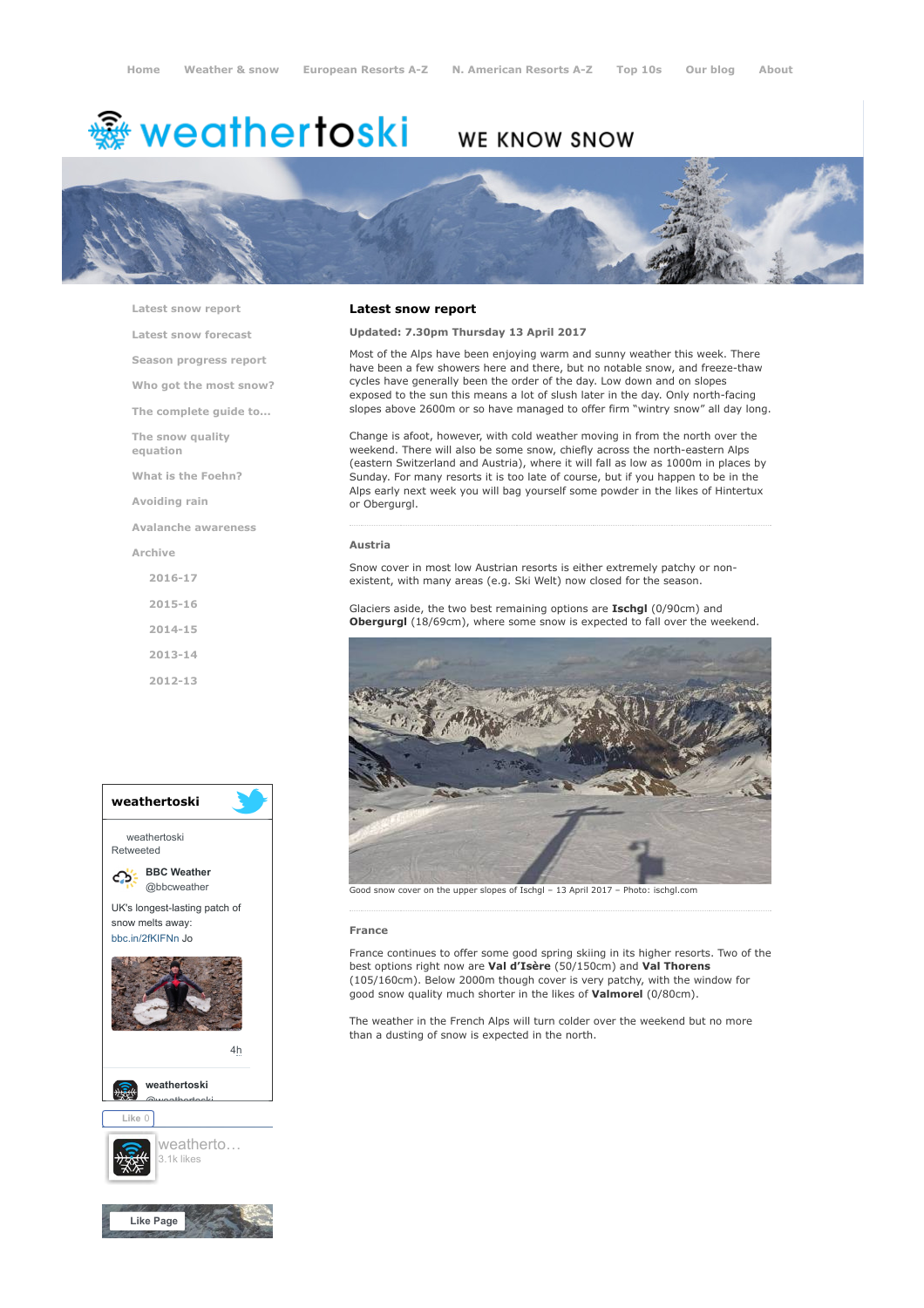Follow me on: *<u>twitte</u>* 

[Tweet](https://twitter.com/intent/tweet?original_referer=https%3A%2F%2Fwww.weathertoski.co.uk%2Fweather-snow%2Farchive%2Fsnow-report-13-04-2017%2F&ref_src=twsrc%5Etfw&text=Weather%20to%20ski%20-%20Snow%20report%20-%2013%20April%202017&tw_p=tweetbutton&url=https%3A%2F%2Fwww.weathertoski.co.uk%2Fweather-snow%2Farchive%2Fsnow-report-13-04-2017%2F)

Tweet this page





# Contact us...

Got a burning question about weather or snow conditions in the Alps? [Contact us](https://www.weathertoski.co.uk/about-1/contact-us/) and we'll do our best to answer it...

## E: [info@weathertoski.co.uk](mailto:fraser@weathertoski.co.uk)

T: +44 (0)20 3151 3154



Fabulous skiing on the high slopes of Bonneval-sur-Arc today – 13 April 2017 – Photo: weathertoski.co.uk

# Italy

Many low Italian ski resorts have now closed for the season, but there is still some good skiing to be had, especially (but not exclusively) in the higher resorts of the west, such as Cervinia (0/195cm) and Alagna (0/180cm). Even here, however, expect plenty of slush on the lower slopes later in the day.

The weather will turn colder in Italy over the weekend but no significant snow is expected.



Great snow conditions on the upper slopes of Cervinia – 13 April 2017 – Photo: cervinia.it

#### Switzerland

Like everywhere else in the Alps, snow cover in Switzerland is now very patchy low down with most resorts in full spring-mode. As is normally the case at this time of year, Zermatt (0/170cm) and Saas-Fee (10/270cm) offer the most consistent snow conditions due to their superior top height.

Lower down you can still find some enjoyable skiing in the likes of Wengen (0/60cm), but the window of opportunity for reasonable snow quality is much shorter.



It is still possible to ski "wintry" snow up top in Saas-Fee – 13 April 2017 – Photo: saas-fee.ch